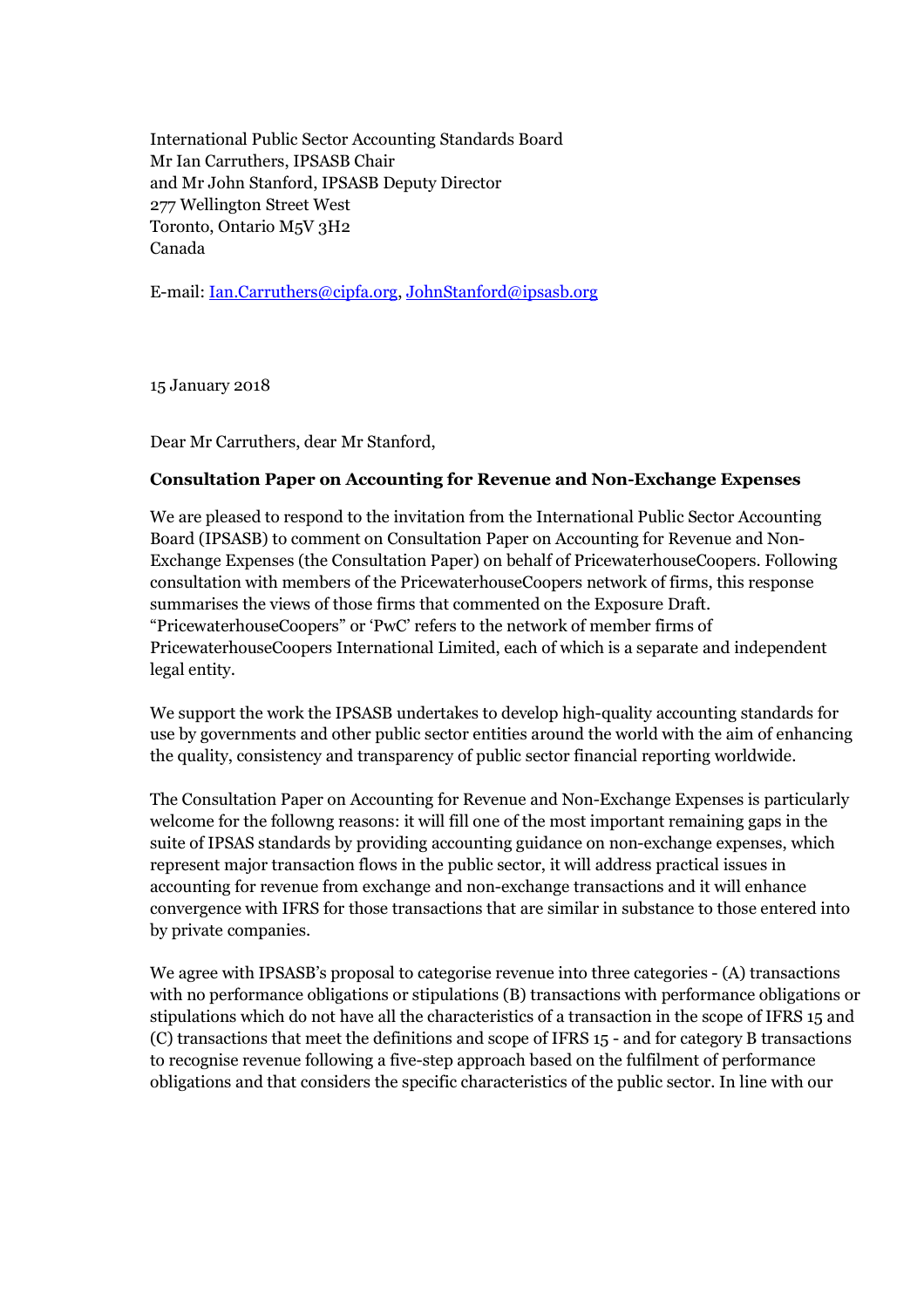more detailed comments and given the proposed differences in accounting models, we wish to reinforce the importance of delineating those categories in mutually exclusive while complete scopes.

We also agree with the proposal to recognise expenses from grants, contributions and other transfers under the public sector performance obligation approach which mirrors the accounting treatment for revenue of a similar nature.

We recommend that the IPSASB clearly articulates to what extent the proposals reconcile with the provisions of the Conceptual Framework, including the definition of elements and the accountability and decision-making objectives of financial statements.

The subject-matter is complex. We therefore strongly recommend to provide sufficient practical guidance and illustrative examples in order to enhance consistency in application of the proposed approaches.

If you would like to discuss any of these points in more detail, please contact Henry Daubeney  $((+44)$  20 7804 2160), Patrice Schumesch  $((+32)$  2 710 40 28) or Sebastian Heintges  $((+49)$  69 9585 3220).

Yours sincerely,

Priciotatain Leapes

PricewaterhouseCoopers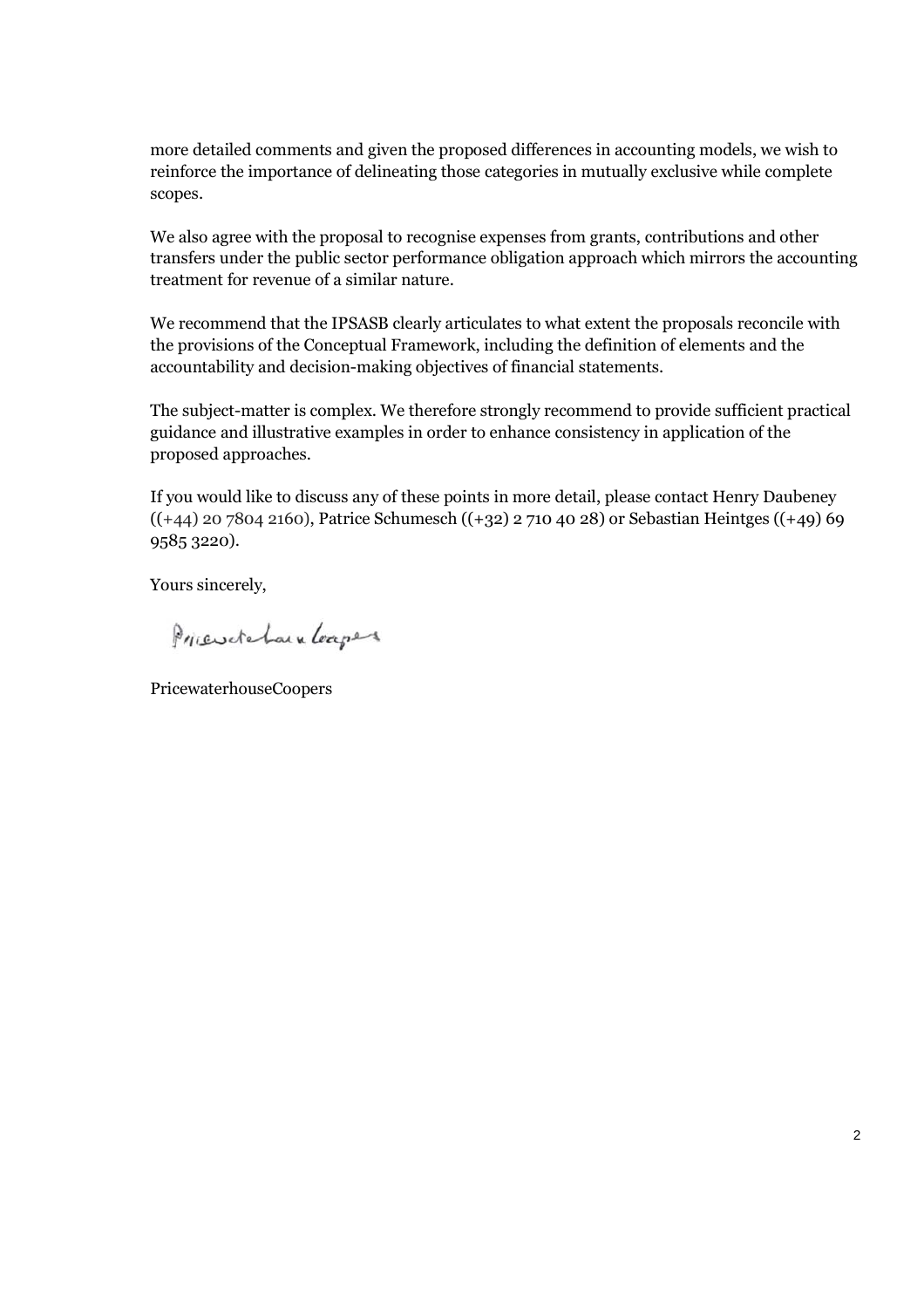#### **Responses to the questions in IPSASB's Consultation Paper on Accounting for Revenue and Non-Exchange Expenses**

### **1. Preliminary view 1 (following paragraph 3.8)**

**The IPSASB considers that it is appropriate to replace IPSAS 9, Revenue from Exchange Transactions, and IPSAS 11, Construction contracts with an IPSAS primarily based on IFRS 15, Revenue from Contracts with Customers. Such an IPSAS will address Category C transactions that:**

- **a) Involve the delivery of promised goods or services to customers as defined in IFRS 15; and**
- **b) Arise from a contract (or equivalent binding arrangement) with a customer which establishes performance obligations.**

### **Do you agree with the IPSASB's Preliminary View 1? If not, please give your reasons.**

We agree to replace IPSAS 9 'Revenue from Exchange Transactions' and IPSAS 11 'Construction contracts' with a new standard primarily based on the new IFRS standard 'IFRS 15 Revenue from Contracts with Customers'. For transactions entered into by public sector entities that are similar in substance to transactions entered into by private companies and that fall under the scope of IFRS 15 (i.e. Category C transactions in the Consultation Paper), it is appropriate to adopt accounting rules that are aligned on IFRS 15. This is fully in line with IPSASB's strategy to adopt accounting standards that converge with IFRS when no specific public sector characteristic needs to be taken into account.

# **2. Preliminary view 2 (following paragraph 3.9)**

#### **Because Category A revenue transactions do not contain any performance obligations or stipulations, the IPSASB considers that these transactions will need to be addressed in an updated IPSAS 23.**

### **Do you agree with the IPSASB's Preliminary View 2? If not, please give your reasons.**

We agree with IPSASB's proposal to address the accounting treatment of revenue transactions that do not contain performance obligations or stipulations (i.e. Category A transactions in the Consultation Paper, for example taxes and transfers) in an updated IPSAS 23 'Revenue from Non-Exchange Transactions (Taxes and Transfers).

Clear and detailed guidance should be provided on whether a transaction falls under either Category A or Category B (as referred to in the CP).

The substance of the transaction rather than its form needs to drive the accounting treatment. In this context, we note that para. 3.3 (a) refers to general taxation receipts and inter-governmental transfers, such as non-specific and non-earmarked grants. Certain revenue sources may however appear to be earmarked (e.g. because they are labelled as "contributions to" or "charges for" a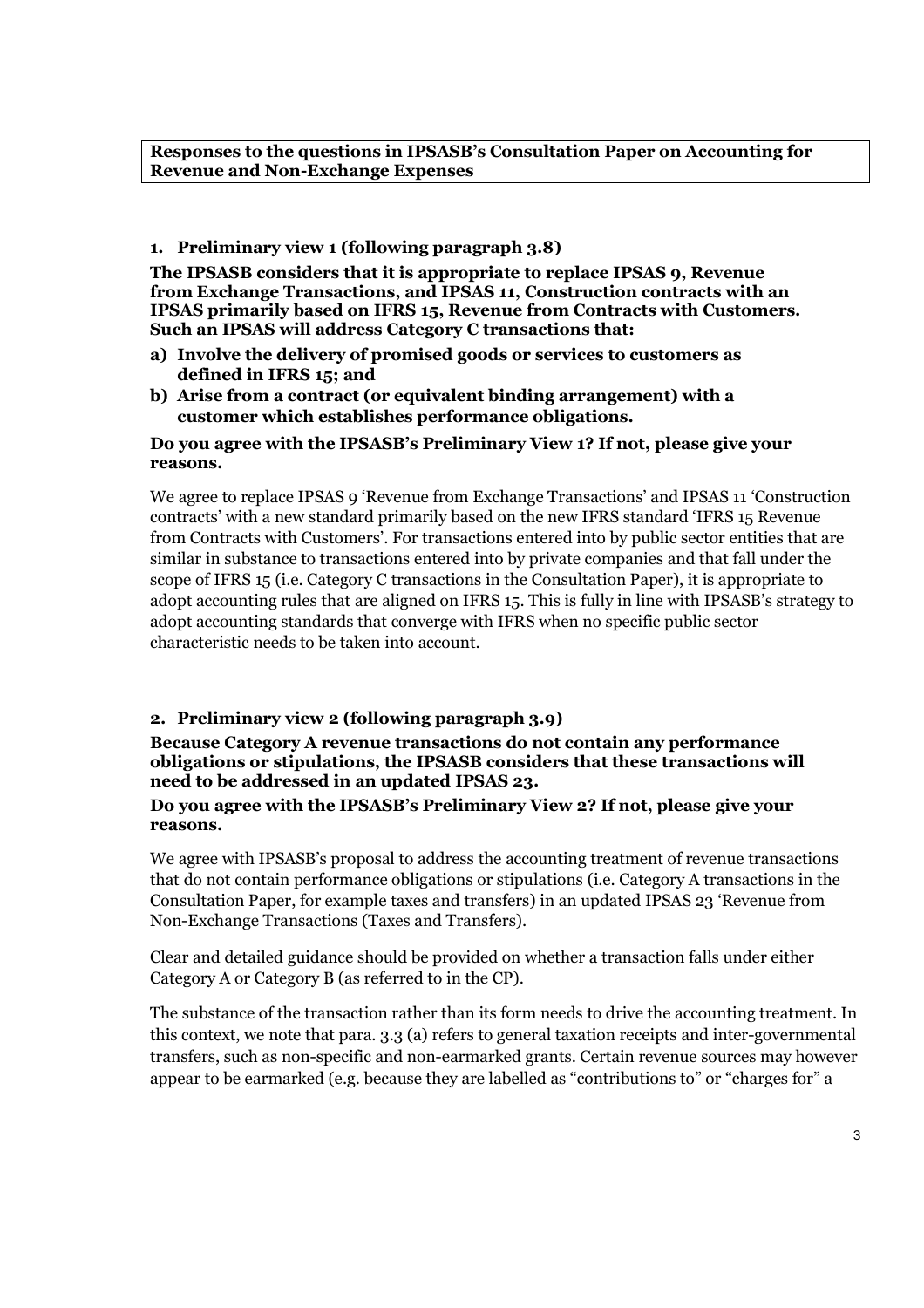particular service), but in substance they may constitute a general tax on income or tax on another phenomena. In some circumstances, they might in-substance create a performance obligation or stipulations on the entity and therefore fall into Category B or even C. In other circumstances, they might in substance even be social benefit contributions and therefore must be considered appropriately in the forthcoming IPSAS standard on social benefits. Robust criteria need to be developed to assist in the classification by preparers.

# **3. Specific Matter for Comment 1 (following paragraph 3.10)**

**Please provide details of the issues that you have encountered in applying IPSAS 23, together with an indication of the additional guidance you believe is needed in an updated IPSAS 23 for:**

- **(a) Social contributions; and/or**
- **(b) Taxes with long collection periods.**

#### **If you believe that there are further areas where the IPSASB should provide additional guidance in an updated IPSAS 23, please identify these and provide details of the issues that you have encountered, together with an indication of the additional guidance you believe is needed.**

We concur with the view that additional guidance should be provided in an updated version of IPSAS 23 on social contributions and taxes with long collection periods.

In terms of additional areas where we believe the IPSASB should provide additional guidance, we identified the following:

- Clarify the importance (or lack thereof) of past practices when assessing conditions on transferred assets and restrictions that are set, for example, between a government and a controlled entity. In the separate financial statements of the controlled entity, we have experienced debates in determining the substance of such stipulations given the power of the government over the entity and the absence of precedents where transfer assets were returned to the government (as original transferor).
- Determine whether stipulations under the new guidance would need to represent incremental obligations for the recipient entity as opposed to reinforcing obligations otherwise already present in the recipient entity's constituting mandate.
- Provide guidance on how to account for revenue that has the legal form of a tax but is really a payment for goods or services (e.g. water rates).
- Clarify whether granting of licences is licence revenue, a tax or revenue for the delivery of goods and services and under what circumstances.
- Explain how government appropriations should be accounted for. See also the example developed under SMC 3.
- Clarify how property rates should be accounted for (at one point in time or over time) and under what circumstances.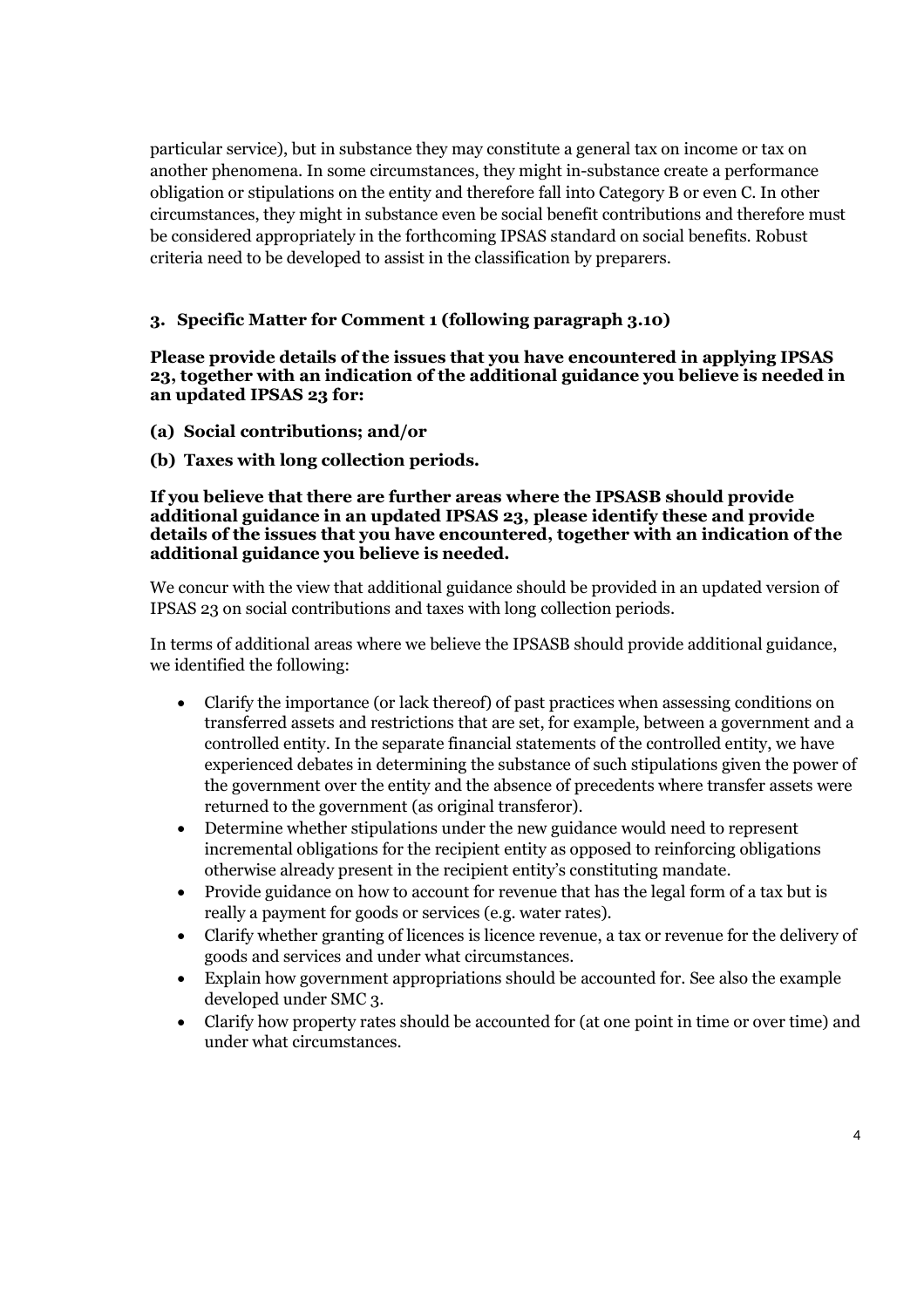# **4. Preliminary view 3 (following paragraph 4.64)**

# **The IPSASB considers that Category B transactions should be accounted for using the Public Sector Performance Obligation Approach.**

### **Do you agree with the IPSASB's Preliminary View 3? If not, please give your reasons.**

We agree with IPSASB's proposal to account for transactions with performance obligations or stipulations which do not have all the characteristics of a transaction in the scope of IFRS 15 (i.e. Category B in the Consultation Paper) using the Public Sector Performance Obligation Approach (PSPOA). This approach would build on the five-step performance obligation approach of IFRS 15 but would be adapted for the public sector environment. Given the early stages of this project, we would encourage the IPSASB to further define the types of transactions within Category B and provide examples of application of the PSPOA to these transactions. This will enable IPSASB stakeholders to better assess the practical application of the PSPOA to typical transactions falling within Category B.

We recommend that the IPSASB clearly articulates to what extent the proposals reconcile with the provisions of the Conceptual Framework, including the definition of elements and the accountability and decision-making objectives of financial statements. This is particularly important given the tension between the balance sheet (specifically the definition of a liability in the Conceptual Framework) and the statement of financial performance (especially to provide performance information which is meaningful for the decision making).

# **5. Specific Matter for Comment 2 (following paragraph 4.64)**

**The IPSASB has proposed broadening the requirements to IFRS 15 five-step approach to facilitate applying a performance obligation approach to Category B transactions for the public sector. These five steps are as follows:**

**Step 1 - Identify the binding arrangement (paragraphs 4.29-4.35);**

**Step 2 - Identify the performance obligation (paragraphs 4.36-4.46);**

**Step 3 - Determine the consideration (paragraphs 4.47-4.50);**

**Step 4 - Allocate the consideration (paragraphs 4.51-4.54); and**

**Step 5 - Recognise revenue (paragraphs 4.55-4.58).**

**Do you agree with the proposals on how each of the IFRS 15 five-steps could be broadened?**

**If not, please explain your reasons.**

We agree that the way to interpret the five steps included in IFRS 15 should be broadened to appropriately take into account the specific characteristics of the public sector. In particular:

For step 1, we support the view that determination of whether an obligation exists should not be limited to the analysis of contractual arrangements but should also consider binding arrangements (i.e. enforceable agreements).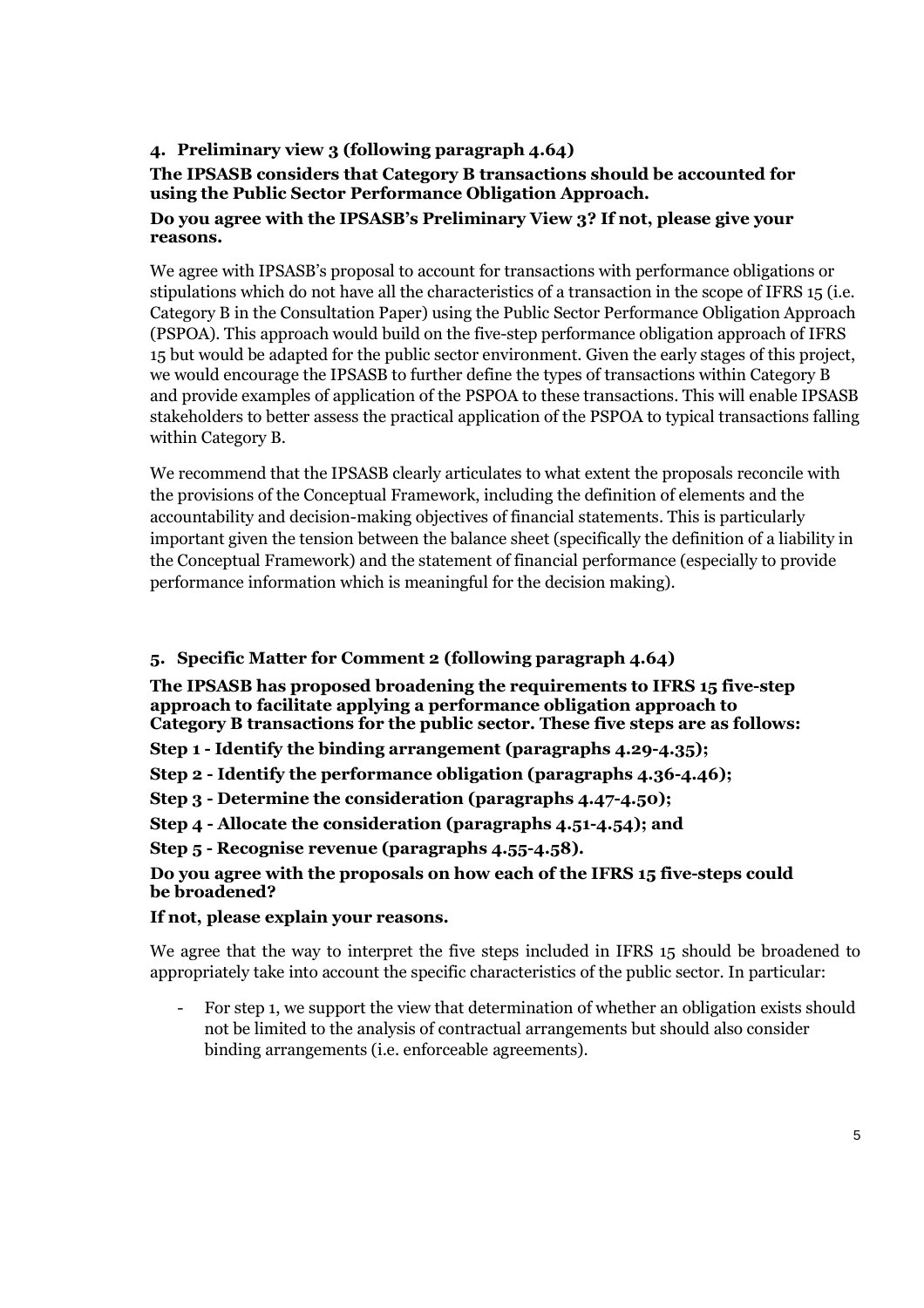- For step 2: we agree that revenue should be recognised in accordance with the PSPOA when (or as) the public sector entity fulfils its performance obligations rather than based on the transfer of promised goods and/or services. This would e.g. cover arrangements where third parties receive the benefits resulting from those performance obligations, rather than the resource provider directly.
- For step 5: we agree that the principles set out in step 5 of IFRS 15 be adapted to public sector transactions. In our view, the application of this particular step to Category B transactions remains unclear, especially when there are no performance obligations and only stipulations. It is hard to understand what is meant by "when (or as) the public sector entity fulfils its performance obligations" (see paras 4.56-58). Therefore, the IPSASB must develop robust criteria to determine the principle of "fulfilling a performance obligation".

Given the complexity of the topic and the wide range of transactions that fall into Category B in the CP, we strongly recommend that the IPSASB develops detailed guidance and illustrative examples about the principles to be applied for each step in order to enhance consistency in the accounting treatment of similar transactions under similar circumstances.

# **6. Specific Matter for Comment 3 (following paragraph 4.64)**

### **If the IPSASB were to implement Approach 1 and update IPSAS 23 for Category B transactions, which option do you favour for modifying IPSAS 23 for transactions with time requirements (but no other stipulations):**

- **a) Option (b) Require enhanced display/disclosure;**
- **b) Option (c) Classify time requirements as a condition;**
- **c) Option (d) Classify transfers with time requirements as other obligations; or**
- **d) Option (e) Recognise transfers with time requirements in net assets/equity and recycle through the statement of financial performance.**

# **Please explain your reasons.**

We do not support Approach 1 but Approach 2, i.e. recognising revenue following the PSPOA for transactions falling under Category B of the CP. We refer to our response to Preliminary View 3.

We agree that the current IPSAS 23 treatment of transfers with time requirements (and no other stipulations), i.e. revenue recognition by the resource recipient when the transfers are receivable, might not provide useful information about the period over which the resources will be used.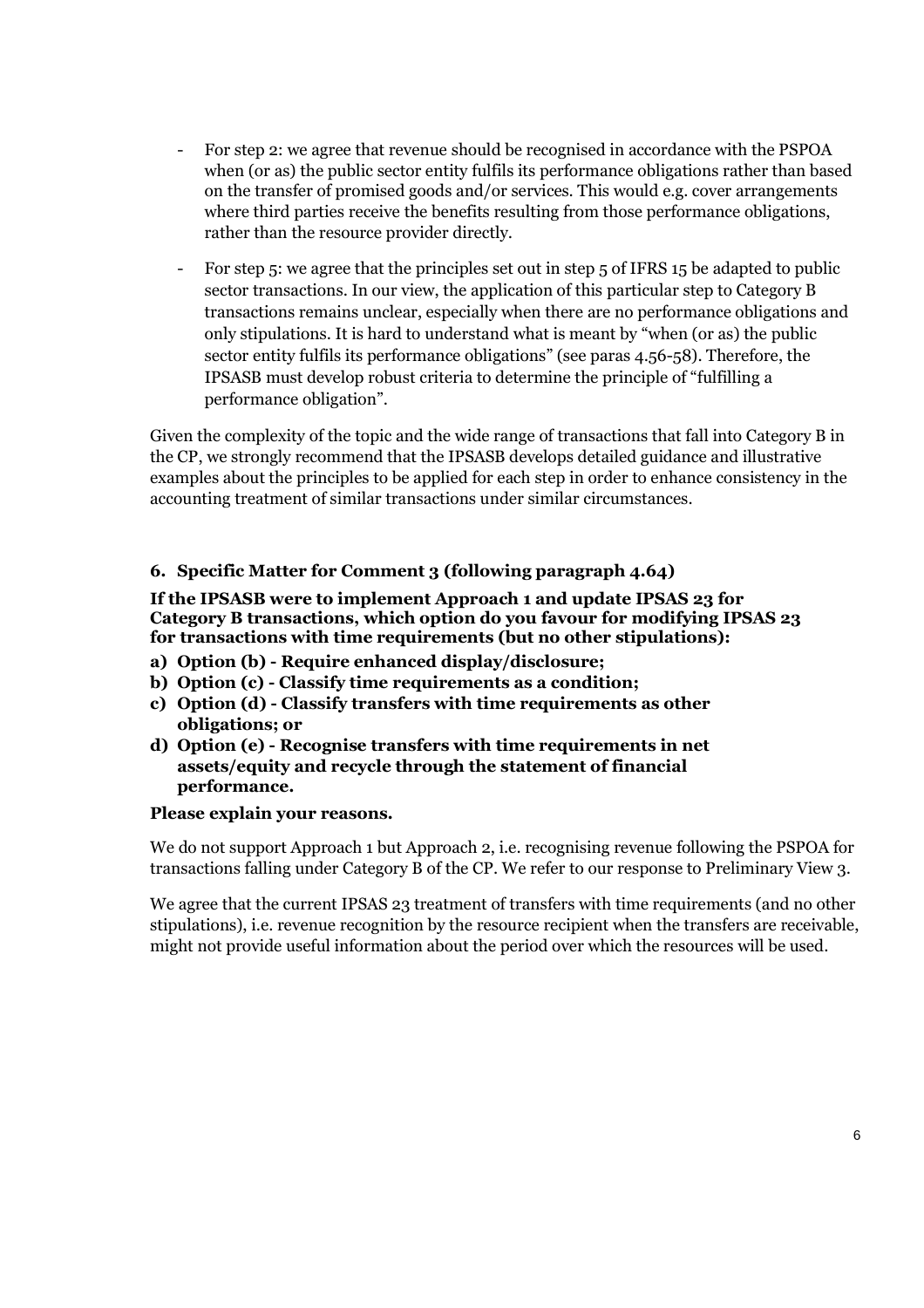Selecting one of the proposed options, for example option (d) (using the concept of 'other obligations') might be a response to the above concern. Instead of directly choosing option (b), (c), (d) or (e) if Approach 1 is selected, we however invite the IPSASB to further investigate a spectrum of cases that are encountered in practice starting with transfers with time requirements and clearly no stipulations, finishing with transfers with time requirements and clear stipulations and including in between transfers with time requirements and where it is unclear whether a stipulation exists.

We would encourage investigating whether a wide interpretation of the concept of stipulation might lead to more transactions being classified in category B and therefore adequately respond to the issue raised concerning the current IPSAS 23 treatment of transfers with time requirements.

Again here we encourage to provide illustrative examples for the different types of situations that may exist.

In particular, we would welcome that the IPSASB provides guidance on the accounting treatment of a transfer to one public sector entity that is voted before the year end (in year X-1) but is intended to fund the budget of the following year (in year X). An intuitive accounting treatment would consider linking revenue for the recipient with the costs the transfer intends to compensate (in year X). An interesting analysis would be to analyse what might constitute a stipulation (also interpreting it in the broad sense) therefore leading to a classification in Category B, which would allow revenue recognition in year X.

In the same way, detailed practical guidance and illustrated examples would be welcome for multiyear grants and transfers, especially to clarify those situations where it can be interpreted that a stipulation exists and that revenue should be recognised over several periods.

# **7. Specific Matter for Comment 4 (following paragraph 4.64)**

### **Do you consider that the option that you have identified in SMC 3 should be used in combination with Approach 1 Option (a) - Provided additional guidance on making the exchange/non-exchange distinction?**

- **a) Yes.**
- **b) No.**

# **Please explain your reasons.**

We refer to our response to SMC 3 above.

Should Approach 1 be retained, we believe that additional guidance should be given on making the distinction between exchange and non-exchange transactions. In practice the terms 'directly' and 'approximately equal value', which are included in the definitions of exchange and nonexchange transactions, may be difficult to interpret in certain situations. Additional guidance on this issue is needed.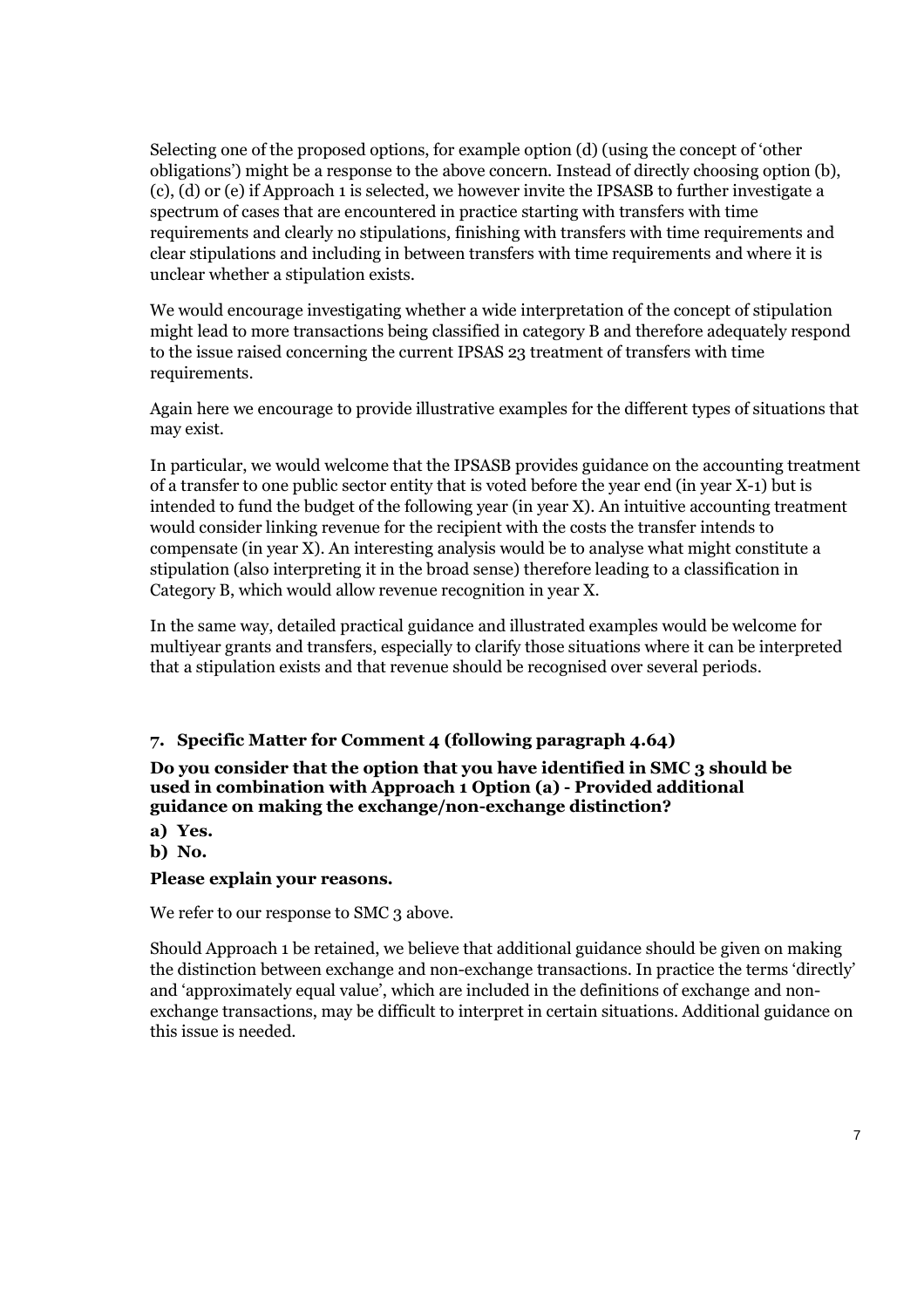# **8. Preliminary view 4 (following paragraph 5.5)**

# **The IPSASB considers that accounting for capital grants should be explicitly addressed within IPSAS.**

#### **Do you agree with the IPSASB's Preliminary View 4? If not, please give your reasons.**

We agree that the IPSASB should explicitly address the accounting for capital grants within IPSAS to ensure consistency in application.

- **9. Specific Matter for Comment 5 (following paragraph 5.5)**
- **a) Has the IPSASB identified the main issues with capital grants?**

**If you think that there are other issues with capital grants, please identify them.**

**b) Do you have any proposals for accounting for capital grants that the IPSASB should consider?**

#### **Please explain your issues and proposals.**

There is currently no specific guidance about the pattern of revenue recognition when dealing with the accounting of capital grants. This situation creates diversity in application depending on whether the grant agreement includes restrictions and/or conditions as defined by the current IPSAS 23. We therefore agree that the pattern of revenue recognition is the main issue to be addressed. Some of the matters identified under SMC 1 illustrate those challenges.

Under the IFRS equivalent IAS 20 'Government Grants and Disclosure of Government Assistance' revenue is recognised in the statement of financial performance on a systematic basis over the useful life of the asset financed by the grant or as an offset to the depreciation expense. Mirroring this accounting treatment would conflict with the IPSASB Conceptual Framework when no conditions are linked to the grant as revenue would be recognised over time while no obligation exists. It would however provide useful information about the period over which the resources will be used. We recommend that the IPSASB investigates this issue, following a similar reasoning to the one suggested in our response to SMC 3.

#### **10.Specific Matter for Comment 6 (following paragraph 5.9)**

#### **Do you consider that the IPSASB should:**

- **a) Retain the existing requirements for services in-kind, which permit, but do not require recognition of services in-kind; or**
- **b) Modify requirements to require services in-kind that meet the definition of an asset to be recognised in the financial statements provided that they can be measured in a way that achieves the qualitative characteristics and takes account of the constraints on information; or**
- **c) An alternative approach.**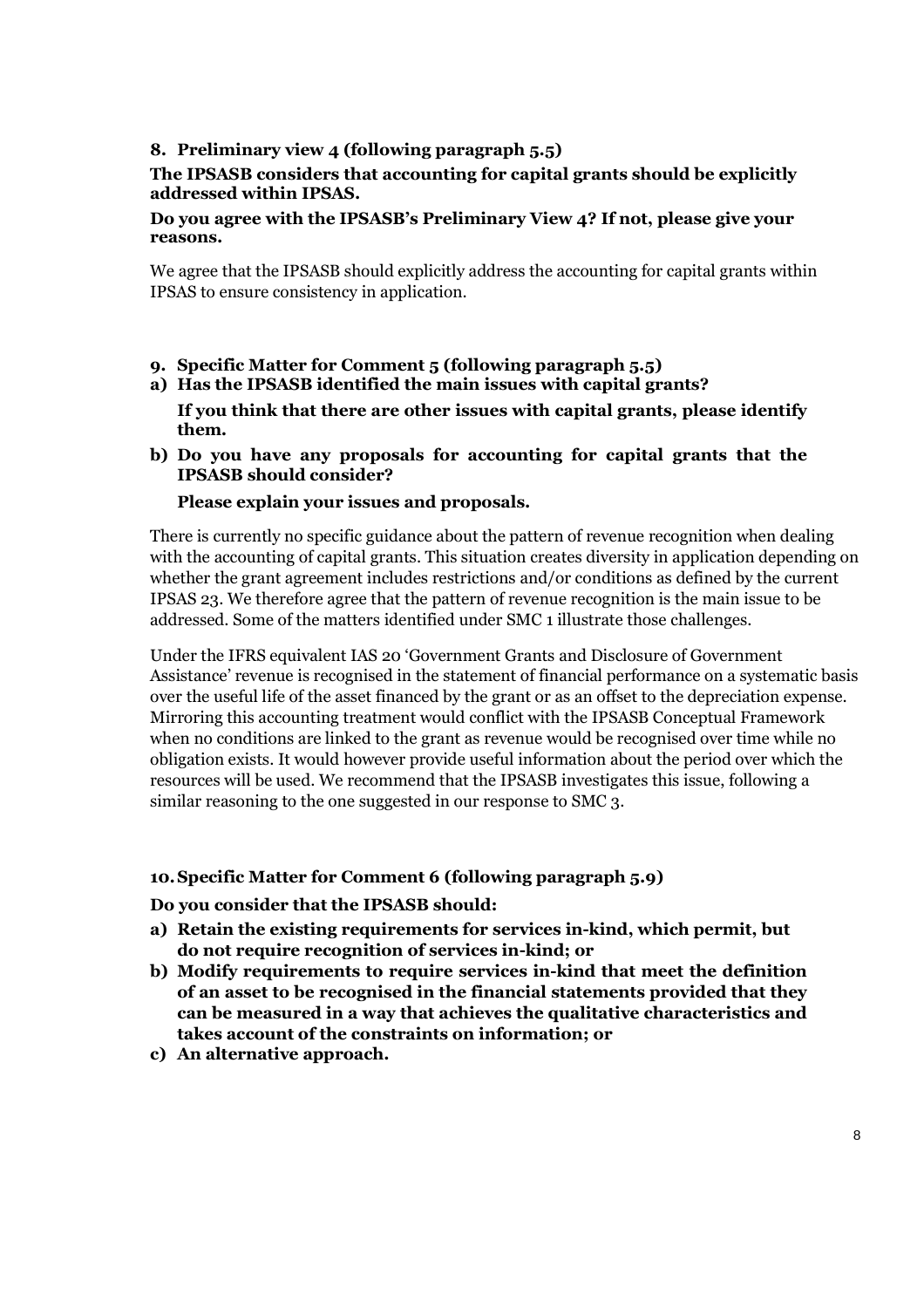# **Please explain your reasons. If you favour an alternative approach, please identify that approach and explain it.**

Recognition of services in-kind that enhance service delivery capacity is useful for accountability and decision-making purposes. In our view, the IPSASB should follow approach b) and revise the existing requirements, whereby the individual circumstances in conjunction with application of the IPSASB's Conceptual Framework should dictate the accounting treatment.

When services in-kind fulfil the criteria for asset recognition, IPSASB should require they be recognised as an asset (and a corresponding donation recognised in accordance with the terms of the arrangement). Unless the entity has control of the donated service (i.e. it has recourse if the service is not delivered) it would not be able to recognise an asset. Such services in-kind would be most appropriately accounted for by recognising an expense and a corresponding revenue as and when they are delivered. In terms of financial reporting of service delivery (comparability and relevant information as to the value of services) there is in substance no difference between donated time and paid time.

We however acknowledge that measurement of some types of services in-kind may be difficult in practice. So the requirement to recognise services in-kind in IPSAS financial statements would go along with the ability to measure them in a way that achieves the qualitative characteristics and takes account of the constraints on information.

Appropriate disclosure about the treatment services in-kind should be required in any case if these are material to the public sector entity.

# **11. Preliminary view 5 (following paragraph 6.37)**

**The IPSASB is of the view that non-exchange transactions related to universally accessible services and collective services impose no performance obligations on the resource recipient. These non-exchange transactions should therefore be accounted for under The Extended Obligating Event Approach.**

#### **Do you agree with the IPSASB's Preliminary View 5? If not, please give your reasons.**

We concur with the view that non-exchange transactions related to both universally accessible services and collective services do not impose performance obligations on the resource recipient. They should therefore be accounted for using the Extended Obligating Event Approach.

For clarity, we presumed that the question covered both transactions without performance obligations and also without stipulations (consistent with paragraph 6.36 of the CP).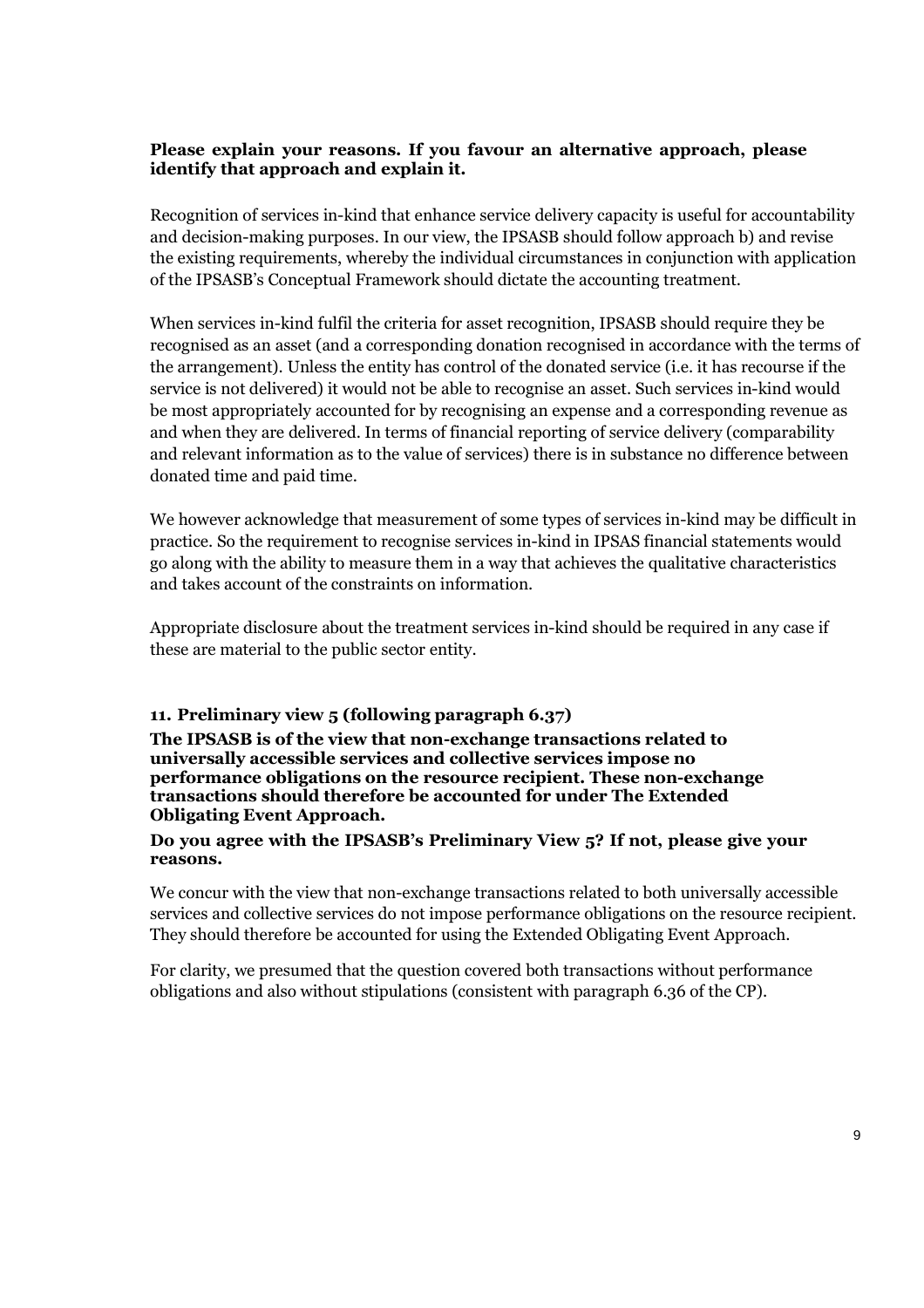#### **12. Preliminary view 6 (following paragraph 6.39)**

**The IPSASB is of the view that, because there is no obligating event related to non-exchange transactions for universally accessible services and collective services, resources applied for these types of non-exchange transactions should be expensed as services are delivered.**

#### **Do you agree with the IPSASB's Preliminary View 6? If not, please give your reasons.**

We agree that resources linked to non-exchange transactions for universally accessible services and collective services should be expensed as services are delivered as no related obligating event exists.

### **13. Preliminary view 7 (following paragraph 6.42)**

**The IPSASB is of the view that where grants, contributions and other transfers contain either performance obligations or stipulations they should be accounted for using the PSPOA which is the counterpart to the IPSASB's preferred approach for revenue.**

#### **Do you agree with the IPSASB's Preliminary View 7? If not, please give your reasons.**

We agree with the IPSASB that the approach taken for grants, contributions and other transfers given, which are non-exchange expenses, should mirror the accounting treatment adopted for equivalent revenue transactions.

Transfers between entities that are part of the same consolidation scope are frequent in the public sector. Mirroring the accounting treatment for similar non-exchange revenue does not only makes sense from a conceptual point of view but it should also facilitate elimination of inter-government balances and transactions in the consolidation process.

We therefore support IPSASB's proposal to apply the PSPOA for grants, contributions, and other transfers given and that contain either performance obligations or stipulations. The five-step revenue recognition approach should be reconfigured from the perspective of the resource provider.

#### **14. Preliminary view 8 (following paragraph 7.18)**

**The Board considers that at initial recognition, non-contractual receivables should be measured at face value (legislated amount) of the transaction(s) with any amount expected to be uncollectible identified as an impairment. Do you agree with the IPSASB's Preliminary View 8? If not, please give your reasons.**

We agree with IPSASB's preliminary view to measure non-contractual receivables initially at face value (legislated amount) of the transaction and record any amount expected to be uncollectible as an impairment. This accounting treatment enhances transparency and accountability as to the collection of public money.